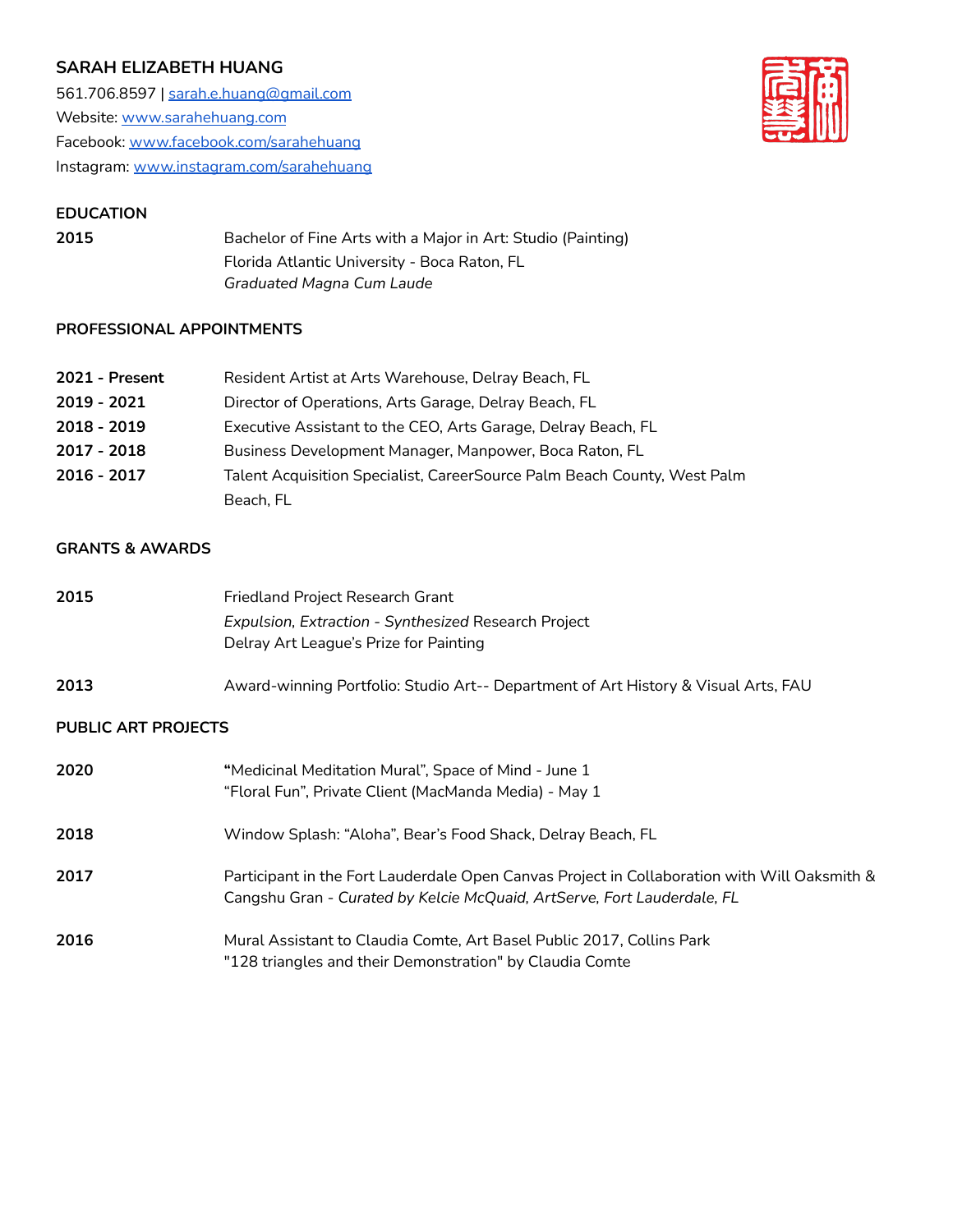## **SELECTED EXHIBITIONS**



| 2022 | Group Su <sub>i</sub> ge·ne·ris, ArtServe, Fort Lauderdale, FL, Curated by Sophie Bonet<br>& Carol-Anne McFarlane, January 21 - March 26                                                                              |
|------|-----------------------------------------------------------------------------------------------------------------------------------------------------------------------------------------------------------------------|
| 2021 | Group Kro'Madik: A Selection of Works from the Permanent Collection, Coral Springs Museum<br>of Art, Coral Springs, FL, Curated by Fiorella Lavena, December 7 - December 31                                          |
|      | Group Together, But Separate: Arts Warehouse's Resident Artist Exhibition<br>Arts Warehouse, Delray Beach, FL, Curated by Grace Gdaniec, November 19 - December 31                                                    |
|      | Group Gatherings, The Cultural Council for Palm Beach County, Lake Worth, FL<br>Curated by Jessica Ransom, October 24 - January 15, 2022                                                                              |
| 2020 | Group Artists in Quarantine, Arts Garage, Delray Beach, FL<br>Curated by Anna Visnitskaya, May 1 - August 1                                                                                                           |
| 2019 | Group LIMITLESS 13th Street Gallery, Fort Lauderdale, FL<br>Curated by ShangriLa Collective & Kelcie McQuaid, March 2                                                                                                 |
|      | Group Printing Women Printmaking: International Exhibition, North Miami Beach Library<br>North Miami Beach, FL, Curated by Natalia Giachetta & Ana Rossi March 2 - 26                                                 |
| 2018 | Group HIGHS + LOWS: Group Exhibition Featuring 23 Female Contemporary<br>Artists in South Florida, 1310 Gallery, Fort Lauderdale, FL, Curated by Kelcie<br>McQuaid & Shangri-La Collective - November 11 - December 8 |
|      | Group ArtHeart - Group Exhibition, Ali Cultural Arts, Pompano Beach, FL<br>Curated by Katya Neptune, October 6 - November 3                                                                                           |
|      | Group ArtPop! - Participating/Exhibiting Artist Pompano Beach Cultural Center,<br>Pompano Beach, FL, Curated by Byron Swart - March 8                                                                                 |
| 2017 | Two-Person Exhibition EXUBERANCE: Sarah E. Huang & Rosemarie A. Valdez,                                                                                                                                               |
|      | Arts Garage, Delray Beach, FL, Curated by Ethan Dangerwing, September 15 - October 8                                                                                                                                  |
|      | Group All Florida II Exhibition: Abstract Works, The Box Gallery, West Palm                                                                                                                                           |
|      | Beach, FL, Curated by Rolando Chang Barrero, June 8 - July 3                                                                                                                                                          |
| 2016 | Solo Afflictions - Selected Works, Patch Reef Park, Boca Raton, FL<br>Curated by Lisa Marie Stephens, September 5 - October 31                                                                                        |
| 2015 | Group CODA, Fall Bachelor of Fine Arts Exhibition, Ritter Art Gallery, Florida<br>Atlantic University, Boca Raton, FL, November 20 - December 11                                                                      |